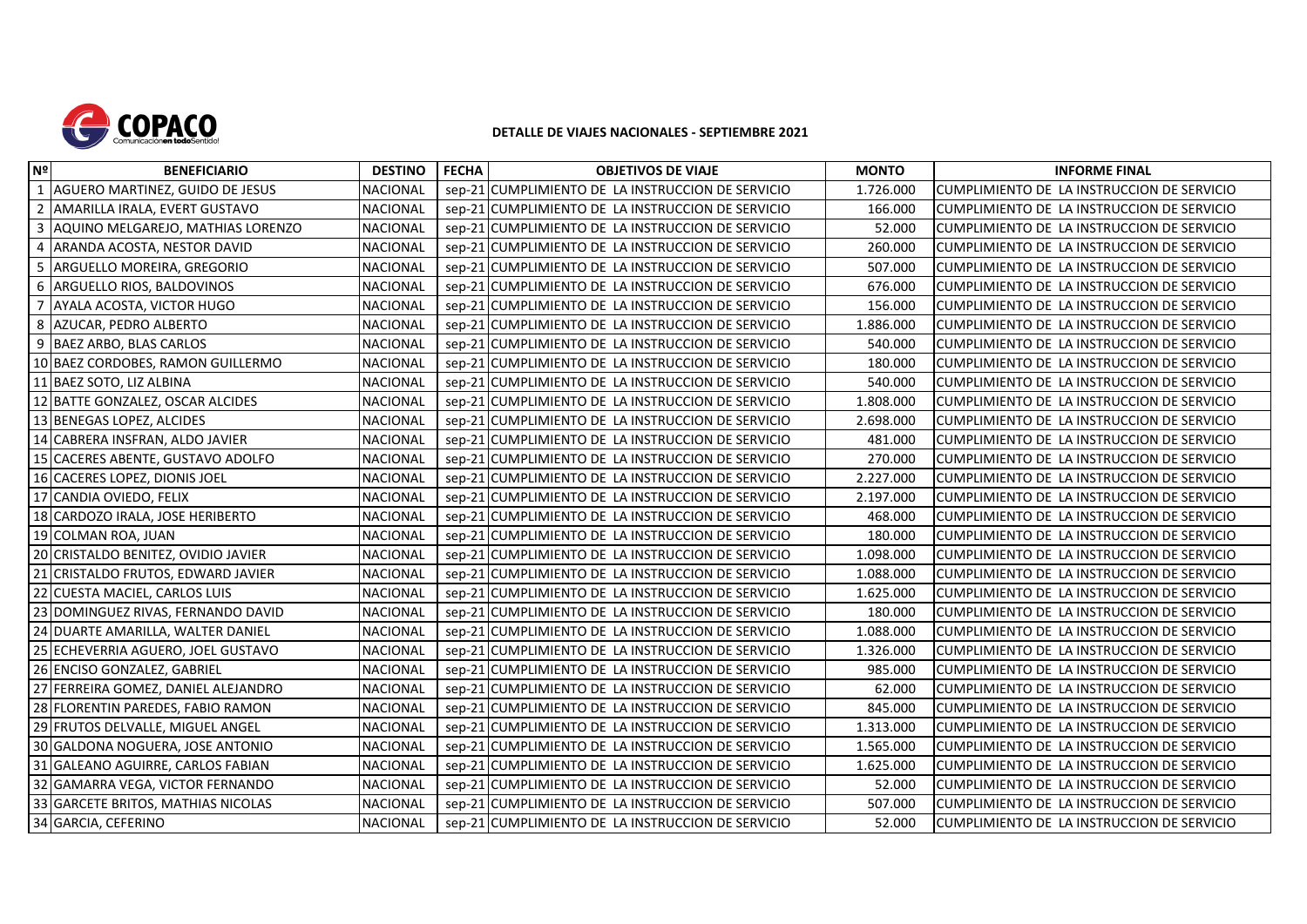| 35 GARCIA CRISTALDO, ALCIDES            | NACIONAL        | sep-21 CUMPLIMIENTO DE LA INSTRUCCION DE SERVICIO | 676.000   | CUMPLIMIENTO DE LA INSTRUCCION DE SERVICIO |
|-----------------------------------------|-----------------|---------------------------------------------------|-----------|--------------------------------------------|
| 36 GASPARINI CACERES, JAVIER FERNANDO   | <b>NACIONAL</b> | sep-21 CUMPLIMIENTO DE LA INSTRUCCION DE SERVICIO | 62.000    | CUMPLIMIENTO DE LA INSTRUCCION DE SERVICIO |
| 37 GIMENEZ GALEANO, ELIAS HERNAN        | <b>NACIONAL</b> | sep-21 CUMPLIMIENTO DE LA INSTRUCCION DE SERVICIO | 750.000   | CUMPLIMIENTO DE LA INSTRUCCION DE SERVICIO |
| 38 GOMEZ BRUGADA, HECTOR ADOLFO         | <b>NACIONAL</b> | sep-21 CUMPLIMIENTO DE LA INSTRUCCION DE SERVICIO | 364.000   | CUMPLIMIENTO DE LA INSTRUCCION DE SERVICIO |
| 39 GOMEZ MARTINEZ, HEBER ELIGIO         | <b>NACIONAL</b> | sep-21 CUMPLIMIENTO DE LA INSTRUCCION DE SERVICIO | 52.000    | CUMPLIMIENTO DE LA INSTRUCCION DE SERVICIO |
| 40 GONZALEZ DAVALOS, JUAN ALBERTO       | <b>NACIONAL</b> | sep-21 CUMPLIMIENTO DE LA INSTRUCCION DE SERVICIO | 663.000   | CUMPLIMIENTO DE LA INSTRUCCION DE SERVICIO |
| 41 GONZALEZ DIAZ, OSCAR GABRIEL         | <b>NACIONAL</b> | sep-21 CUMPLIMIENTO DE LA INSTRUCCION DE SERVICIO | 540.000   | CUMPLIMIENTO DE LA INSTRUCCION DE SERVICIO |
| 42 GONZALEZ MARIN, GIOVANNI KARIM       | <b>NACIONAL</b> | sep-21 CUMPLIMIENTO DE LA INSTRUCCION DE SERVICIO | 52.000    | CUMPLIMIENTO DE LA INSTRUCCION DE SERVICIO |
| 43 GONZALEZ MILTOS, NESTOR              | <b>NACIONAL</b> | sep-21 CUMPLIMIENTO DE LA INSTRUCCION DE SERVICIO | 1.001.000 | CUMPLIMIENTO DE LA INSTRUCCION DE SERVICIO |
| 44 GONZALEZ ROHRIG, CARLOS              | <b>NACIONAL</b> | sep-21 CUMPLIMIENTO DE LA INSTRUCCION DE SERVICIO | 1.000.000 | CUMPLIMIENTO DE LA INSTRUCCION DE SERVICIO |
| 45 GUILLEN DUARTE, HUMBERTO ARIEL MARIA | NACIONAL        | sep-21 CUMPLIMIENTO DE LA INSTRUCCION DE SERVICIO | 338.000   | CUMPLIMIENTO DE LA INSTRUCCION DE SERVICIO |
| 46 HAIFUCH ROLON, HUGO RAFAEL           | <b>NACIONAL</b> | sep-21 CUMPLIMIENTO DE LA INSTRUCCION DE SERVICIO | 676.000   | CUMPLIMIENTO DE LA INSTRUCCION DE SERVICIO |
| 47 LECHEÑUCHZ KENDY, PEDRO              | <b>NACIONAL</b> | sep-21 CUMPLIMIENTO DE LA INSTRUCCION DE SERVICIO | 338.000   | CUMPLIMIENTO DE LA INSTRUCCION DE SERVICIO |
| 48 LEDESMA DEMEO, ESTEBAN               | <b>NACIONAL</b> | sep-21 CUMPLIMIENTO DE LA INSTRUCCION DE SERVICIO | 156.000   | CUMPLIMIENTO DE LA INSTRUCCION DE SERVICIO |
| 49 LLAMAS BENITEZ, RODRIGO MANUEL       | <b>NACIONAL</b> | sep-21 CUMPLIMIENTO DE LA INSTRUCCION DE SERVICIO | 509.000   | CUMPLIMIENTO DE LA INSTRUCCION DE SERVICIO |
| 50 LOPEZ MARECO, RUBEN DARIO            | <b>NACIONAL</b> | sep-21 CUMPLIMIENTO DE LA INSTRUCCION DE SERVICIO | 180.000   | CUMPLIMIENTO DE LA INSTRUCCION DE SERVICIO |
| 51 MARTINEZ AGUERO, FRANCISCO JULIAN    | <b>NACIONAL</b> | sep-21 CUMPLIMIENTO DE LA INSTRUCCION DE SERVICIO | 845.000   | CUMPLIMIENTO DE LA INSTRUCCION DE SERVICIO |
| 52 MARTINEZ FLEITAS, NIDIA LAURA        | <b>NACIONAL</b> | sep-21 CUMPLIMIENTO DE LA INSTRUCCION DE SERVICIO | 180.000   | CUMPLIMIENTO DE LA INSTRUCCION DE SERVICIO |
| 53 MEDINA ESPINOLA, MARCOS FERNANDO     | <b>NACIONAL</b> | sep-21 CUMPLIMIENTO DE LA INSTRUCCION DE SERVICIO | 728.250   | CUMPLIMIENTO DE LA INSTRUCCION DE SERVICIO |
| 54 MELGAREJO, MIGUEL ANGEL              | <b>NACIONAL</b> | sep-21 CUMPLIMIENTO DE LA INSTRUCCION DE SERVICIO | 663.000   | CUMPLIMIENTO DE LA INSTRUCCION DE SERVICIO |
| 55 MENDOZA ALCARAZ, HUGO MARCIAL        | <b>NACIONAL</b> | sep-21 CUMPLIMIENTO DE LA INSTRUCCION DE SERVICIO | 2.022.000 | CUMPLIMIENTO DE LA INSTRUCCION DE SERVICIO |
| 56 MENDOZA AMARILLA, LORENZO            | <b>NACIONAL</b> | sep-21 CUMPLIMIENTO DE LA INSTRUCCION DE SERVICIO | 1.088.000 | CUMPLIMIENTO DE LA INSTRUCCION DE SERVICIO |
| 57 MIR CAÑETE, GREGORIO DAMIAN          | <b>NACIONAL</b> | sep-21 CUMPLIMIENTO DE LA INSTRUCCION DE SERVICIO | 1.447.000 | CUMPLIMIENTO DE LA INSTRUCCION DE SERVICIO |
| 58 MORENO ZORRILLA, HUGO CESAR          | <b>NACIONAL</b> | sep-21 CUMPLIMIENTO DE LA INSTRUCCION DE SERVICIO | 235.000   | CUMPLIMIENTO DE LA INSTRUCCION DE SERVICIO |
| 59 MUÑOZ RODRIGUEZ, ALBERTO RAMON       | NACIONAL        | sep-21 CUMPLIMIENTO DE LA INSTRUCCION DE SERVICIO | 1.754.000 | CUMPLIMIENTO DE LA INSTRUCCION DE SERVICIO |
| 60 OPORTO AVALOS, WILFRIDO FIDEL        | <b>NACIONAL</b> | sep-21 CUMPLIMIENTO DE LA INSTRUCCION DE SERVICIO | 507.000   | CUMPLIMIENTO DE LA INSTRUCCION DE SERVICIO |
| 61 PAEZ BENITEZ, JORGE ANTONIO          | <b>NACIONAL</b> | sep-21 CUMPLIMIENTO DE LA INSTRUCCION DE SERVICIO | 1.088.000 | CUMPLIMIENTO DE LA INSTRUCCION DE SERVICIO |
| 62 PAIVA LOPEZ, JORGE OSVALDO           | <b>NACIONAL</b> | sep-21 CUMPLIMIENTO DE LA INSTRUCCION DE SERVICIO | 585.000   | CUMPLIMIENTO DE LA INSTRUCCION DE SERVICIO |
| 63 PALACIOS SANABRIA, JOSE DANIEL       | <b>NACIONAL</b> | sep-21 CUMPLIMIENTO DE LA INSTRUCCION DE SERVICIO | 180.000   | CUMPLIMIENTO DE LA INSTRUCCION DE SERVICIO |
| 64 PANIAGUA MELGAREJO, RUBEN BERNARDINO | <b>NACIONAL</b> | sep-21 CUMPLIMIENTO DE LA INSTRUCCION DE SERVICIO | 90.000    | CUMPLIMIENTO DE LA INSTRUCCION DE SERVICIO |
| 65 PEÑA, MARIO                          | <b>NACIONAL</b> | sep-21 CUMPLIMIENTO DE LA INSTRUCCION DE SERVICIO | 448.000   | CUMPLIMIENTO DE LA INSTRUCCION DE SERVICIO |
| 66 PEREIRA RAMIREZ, JORGE RAUL          | <b>NACIONAL</b> | sep-21 CUMPLIMIENTO DE LA INSTRUCCION DE SERVICIO | 156.000   | CUMPLIMIENTO DE LA INSTRUCCION DE SERVICIO |
| 67 QUINTANA RODRIGUEZ, MATHIAS JOSE     | <b>NACIONAL</b> | sep-21 CUMPLIMIENTO DE LA INSTRUCCION DE SERVICIO | 364.000   | CUMPLIMIENTO DE LA INSTRUCCION DE SERVICIO |
| 68 RAMOS BENITEZ, FERNANDO RAFAEL       | <b>NACIONAL</b> | sep-21 CUMPLIMIENTO DE LA INSTRUCCION DE SERVICIO | 767.000   | CUMPLIMIENTO DE LA INSTRUCCION DE SERVICIO |
| 69 RODRIGUEZ CARDE, RAMON               | NACIONAL        | sep-21 CUMPLIMIENTO DE LA INSTRUCCION DE SERVICIO | 1.209.000 | CUMPLIMIENTO DE LA INSTRUCCION DE SERVICIO |
| 70 ROJAS VERDUN, HERNAN ANTONIO         | NACIONAL        | sep-21 CUMPLIMIENTO DE LA INSTRUCCION DE SERVICIO | 57.000    | CUMPLIMIENTO DE LA INSTRUCCION DE SERVICIO |
| 71<br>ROMERO FRANCO, JUAN ANGEL         | <b>NACIONAL</b> | sep-21 CUMPLIMIENTO DE LA INSTRUCCION DE SERVICIO | 481.000   | CUMPLIMIENTO DE LA INSTRUCCION DE SERVICIO |
| 72 SALCEDO GAUTO, JUAN DE JESUS         | NACIONAL        | sep-21 CUMPLIMIENTO DE LA INSTRUCCION DE SERVICIO | 1.080.000 | CUMPLIMIENTO DE LA INSTRUCCION DE SERVICIO |
| 73 SANABRIA AYALA, MILCIADES EDUARDO    | <b>NACIONAL</b> | sep-21 CUMPLIMIENTO DE LA INSTRUCCION DE SERVICIO | 348.000   | CUMPLIMIENTO DE LA INSTRUCCION DE SERVICIO |